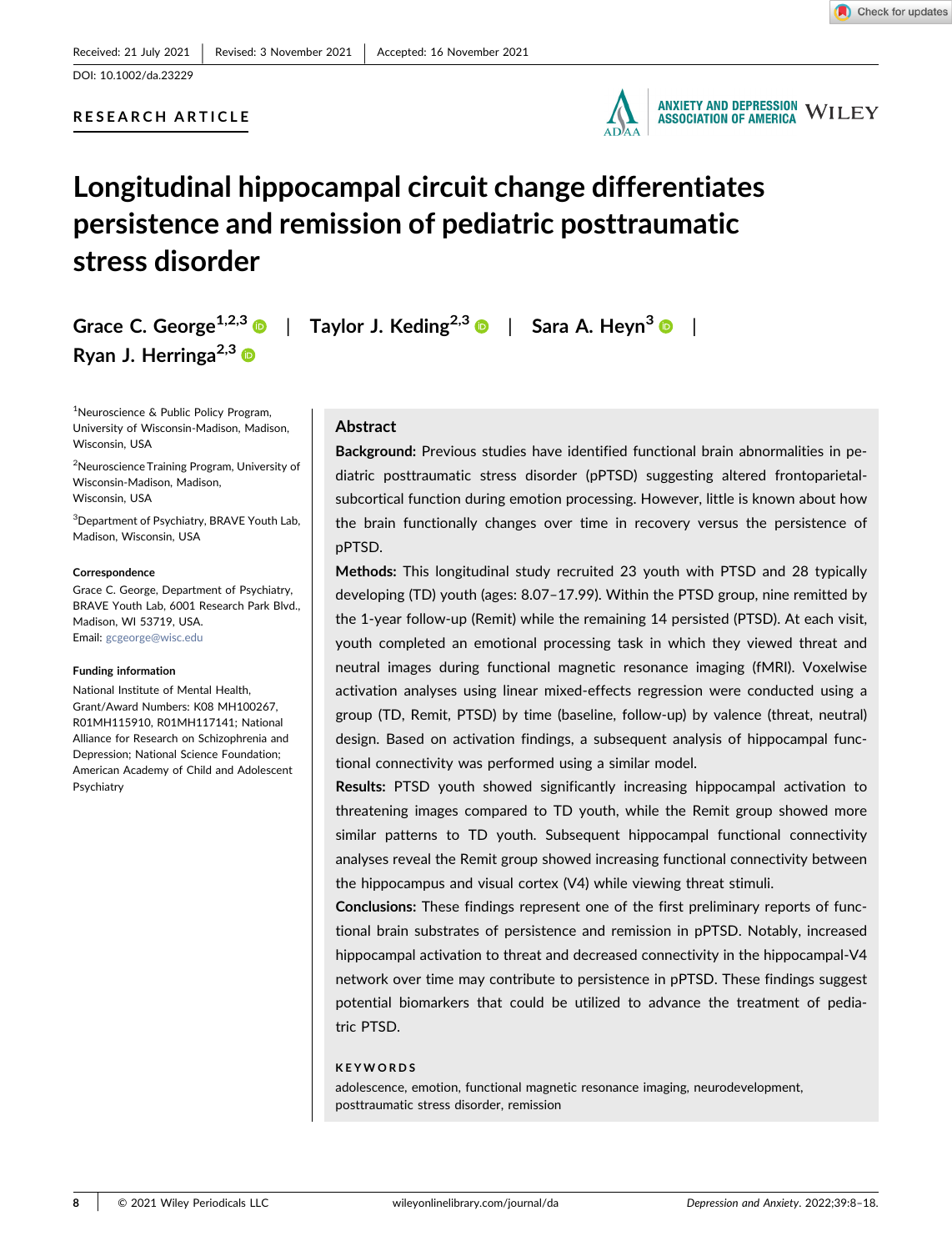# 1 | INTRODUCTION

Pediatric posttraumatic stress disorder (pPTSD) is a debilitating and common illness, affecting an estimated 7% of youth by the age of 18 (Danese & Widom, [2020\)](#page-8-0). While efficacious treatments for pediatric PTSD are available, they only achieve modest effect sizes (Dorsey et al., [2017\)](#page-8-1). Advancing the diagnosis and treatment of PTSD in youth will require a more nuanced understanding of its developmental neurobiology and the neural mechanisms underlying recovery. In particular, functionally relevant biomarkers of persistence or remission of pPTSD have the potential to improve prediction of recovery or treatment response, and serve as treatment targets for novel interventions (Michopoulos et al., [2015](#page-9-0)).

One of the prevailing models of pPTSD involves disruption in the processing of threat, marked by enhanced neural and physiological reactivity to threat stimuli, impaired recognition of threat-related emotions and threat‐safety discrimination, and impaired cognitive control of threat responses (Cisler & Herringa, [2020](#page-8-2)). Accordingly, cross‐sectional neuroimaging studies of pPTSD suggest a pattern of neural responses including increased amygdala reactivity, altered hippocampal function, and decreased frontolimbic connectivity when processing emotional stimuli (Cisler & Herringa, [2020](#page-8-2)). These regions are notable for their role in threat detection and reactivity (e.g., amygdala), contextual gating of threat responses (e.g., hippocampus), and threat discrimination and regulation (e.g., hippocampus, prefrontal cortex [PFC]; Koseki et al., [2009;](#page-9-1) Morey et al., [2016](#page-9-2); Rougemont‐Bücking et al., [2011\)](#page-9-3). Importantly, youth with PTSD also show altered cross-sectional age-related patterns in these same networks, suggesting a deviation from typical neurodevelopment which may exacerbate illness over time (Herringa, [2017\)](#page-8-3). From the few neuroimaging studies of youth and adolescents, they exhibit increased emotional reactivity compared to adults with PTSD which may reflect differences in prefrontal and subcortical maturation (Gogtay et al., [2004](#page-8-4); Uematsu et al., [2012](#page-9-4)). Generally, previous research shows age-related decreases in the amygdala and hippocampal to PFC connectivity over time which would indicate that young children may have differential brain correlates to trauma and that by late adolescence may show more similar patterns to adults (for a review, see Cisler & Herringa, [2020](#page-8-2)).

Little is known about how threat processing networks develop longitudinally in youth with PTSD and which developmental patterns are reflective of illness recovery or persistence. One recent study using an emotional faces task found that, over time, decreasing symptoms of PTSD were correlated with decreased activity in the hippocampus and cingulate cortex (Garrett et al., [2019](#page-8-5)). Additionally, a resting‐state functional connectivity study found that increased connectivity between the PFC and hippocampus was inversely related to PTSD, depression, and anxiety severity (Heyn et al., [2019](#page-8-6)). Two studies examining changes in pPTSD symptoms associated with trauma‐focused cognitive behavioral therapy found that decreased insular cortex volume, as well as increased functional connectivity to the amygdala over time, were predictive of nonresponse to therapy (Cisler et al., [2016](#page-8-7); Zantvoord et al., [2020\)](#page-10-0). Together these studies suggest that networks involved in both threat‐safety discrimination and emotion regulation may be critical for recovery from pPTSD.

However, it remains unclear which threat-related neurodevelopmental changes predict the persistence and remission of PTSD in youth over time.

In response to these knowledge gaps, the current study aimed to investigate preliminary threat‐related neural substrates of naturalistic persistence and remission in pPTSD. More specifically, we analyzed differences in neurological function over time to threatening images in youth who remit from PTSD relative to persistent PTSD and typically developing (TD) youth. From our previous work, we predicted that longitudinal functional development of the amygdala, hippocampus, and PFC would be important biomarkers for youth with remitted PTSD. We expected to see decreased amygdala and hippocampal reactivity to threatening versus neutral images over time in the Remit group compared to the PTSD group. Finally, we hypothesized increased amygdala/hippocampus—PFC functional connectivity over time in the Remit group compared to the PTSD group when viewing threatening images compared to neutral images.

## 2 | METHODS AND MATERIALS

### 2.1 | Participants

Participants for this study were taken from the Youth PTSD Study, which enrolled 96 youth, TD youth free from any history of trauma or mental illness ( $n = 48$ ) and youth with current PTSD ( $n = 48$ ), between the ages of 8 and 18. A subset of the baseline sample ( $n = 60$ ) of these participants also completed the 1‐year follow‐up study. At the time of follow‐up, of the youth with PTSD, 9 remitted from PTSD (Remit) and 13 persisted with PTSD (PTSD). Informed assent and consent from both the child and parent, respectively, were obtained from all participants at both baseline and follow-up appointments. More details can be found in the Supporting Information Methods.

### 2.2 | Clinical and behavioral assessments

At both baseline and 1‐year follow‐up study visits, youth and their caregivers underwent comprehensive psychiatric and trauma interviews to assess for past and current mental health disorders in the youth participant. We assessed for PTSD, anxiety, and depression symptoms as well as the pubertal stage. We opted to focus on remission versus persistence, instead of continuous symptoms, for its clinical relevance in diagnostic status and to facilitate direct comparison with TD youth. Details on these assessments can be found in the Supporting Information Methods.

### 2.3 | Emotion processing task

Participants underwent functional magnetic resonance imaging (MRI) while completing an emotion processing task that has been described in detail previously and is summarized here (Schuyler et al., [2014;](#page-9-5)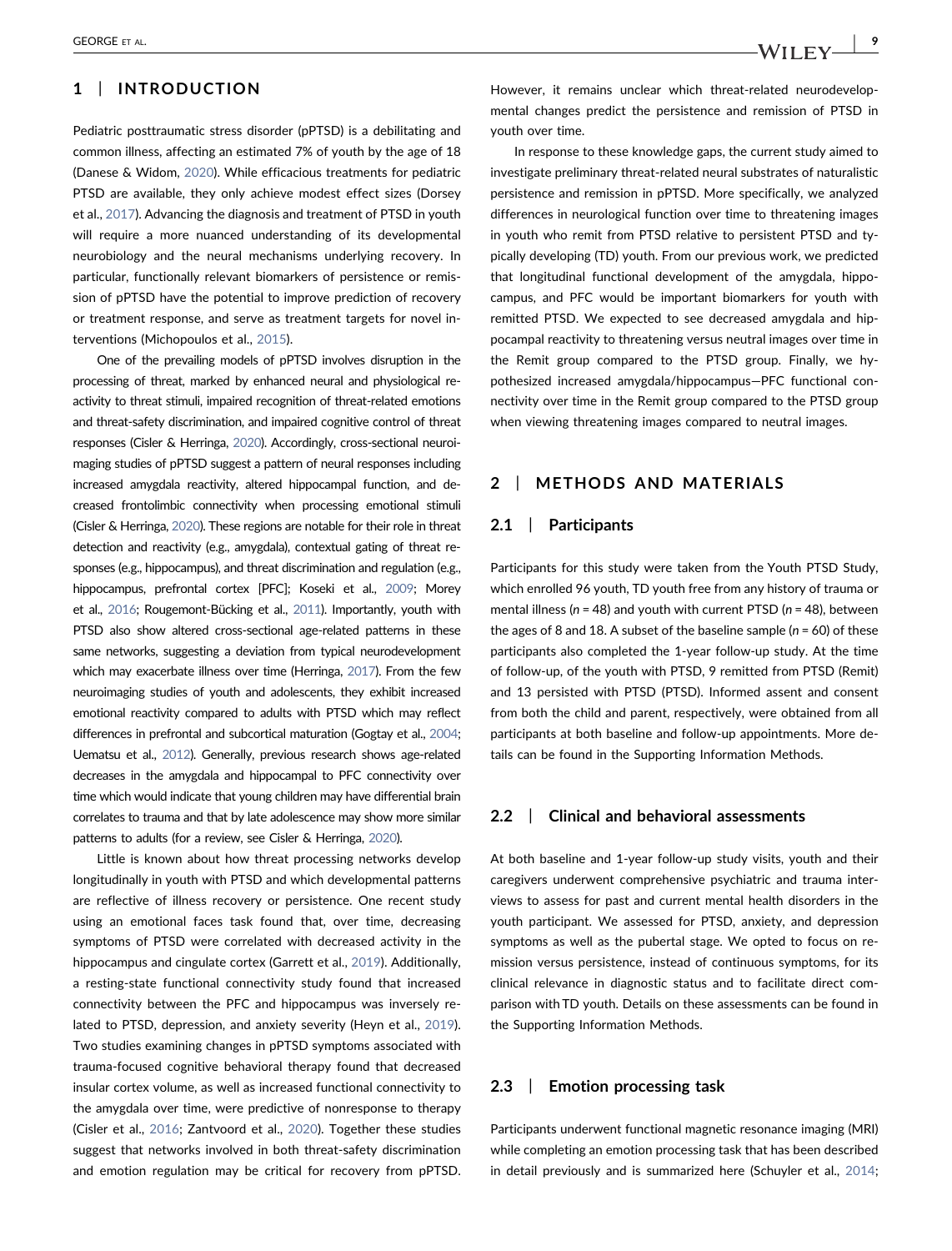10 | **IA/II EX/** GEORGE ET AL.

Wolf & Herringa, [2016](#page-10-1)). During the task, youth viewed 16 threat and 16 neutral images from the International Affective Picture Schedule (IAPS) for a length of 4s (Lang et al., [2008\)](#page-9-6). Threat images were selected due to their trauma-relevant content, including depictions of interpersonal violence, injuries, or motor vehicle accidents. Half of the images, counterbalanced across threat and neutral images, were followed by a neutral male face presented for 500 ms. The eight neutral male face stimuli were derived from the NimStim face set, with each being presented twice with a single valence pairing (Messer et al., [2000](#page-9-7); Tottenham et al., [2009\)](#page-9-8). Participants were monitored for attention by assigning a valence (negative, positive, or neutral) to each image by pressing a button with their right hand. The task took approximately 8 min to complete. Finally, participants were asked to provide memory and likability ratings for the eight faces seen during the task, as well as eight novel faces about 1 h post‐MRI.

### 2.4 | Image processing

Preprocessing for functional brain analyses was implemented using AFNI (Cox, [1996\)](#page-8-8) and Freesurfer (Reuter et al., [2012](#page-9-9)). Activation and seed-based whole-brain connectivity analyses were conducted, see Supporting Information Methods for more details on image processing.

### 2.5 | Primary statistical analysis

From the emotion processing task, we conducted an analysis of variances on the memory and likeability of novel faces and faces previously viewed during the task for each group. We regressed the group on memory and likeability ratings that the participants gave outside of the scanner while covarying for age and sex.

Activation and hippocampal connectivity estimates were analyzed for group differences during the viewing of threat versus neutral IAPS images across time. Model parameters were estimated using AFNI's 3dLME, which computed a group (TD, PTSD, Remit) by time (baseline, follow‐up) by valence (threat, neutral) interaction, covaried for age at baseline and binary sex. For activation, we conducted whole‐brain analyses in addition to using an a priori bilateral amygdala–hippocampal mask due to the small volume and relevance of these regions in pPTSD and emotion processing. Statistical maps were then extracted, and autocorrelation function estimates were calculated with AFNI's 3dFWHMx. Finally, these maps were corrected for multiple comparisons using 3dClustSim (-acf option) with an individual voxel-wise threshold of  $p = .001$ . The corrected whole-brain cluster threshold was 85 voxels, and the amygdala–hippocampal mask cluster threshold 12 voxels, for a corrected  $\alpha$  < .05.

Based on the results of the activation analysis, we used the significant Group by Time by Valence interaction cluster in the right hippocampus as a seed for connectivity analysis (voxelwise threshold of 0.005). Formal overlap analyses revealed 100% overlap between this region and the AAL3 atlas hippocampus segment (Rolls

et al., [2020\)](#page-9-10). The average time series of the hippocampus region of interest was extracted from the preprocessed statistical maps using 3dMaskDump. Coefficient of determination  $(R^2)$  functional connectivity statistics were calculated as described above. We converted  $R^2$  to the Pearson correlation coefficient (r), which were then Fisher Z-transformed for group analyses. Whole-brain family wise error (FWE) correction was conducted using the same method as described above, resulting in a cluster threshold of 78 voxels (alpha<sub>fwe</sub> < 0.05).

### 2.6 | Post hoc statistical analyses

We conducted all post hoc analyses in R (R Core Team, [2013](#page-9-11)). We investigated all significant activation and functional connectivity findings to assess potentially confounding variables and relationships with clinical variables. To evaluate other potentially influential variables, models were rerun while including the following additional covariates: pubertal stage, IQ, age, binary sex, age of index trauma, maltreatment experiences (measured by the Childhood Trauma Questionnaire [CTQ] abuse subscore), therapy inclusion, and medication history. Results can be found in Analysis S1. Clinical measures, including PTSD symptoms, depressive symptoms, anxiety symptoms, and age at index trauma were also used to predict cluster averages to understand brain‐behavior interactions.

### 3 | RESULTS

# 3.1 | Participant demographics and clinical characteristics

All participant demographics and clinical characteristics are summarized in Table [1](#page-3-0). Among the three groups, there were no significant differences in age, sex, or Tanner stage ( $p > .25$ ) at baseline or at follow-up. There were significant IQ differences between the TD and PTSD/Remit groups ( $p = .009$ ), but not between the PTSD and Remit groups ( $p = .074$ ). PTSD symptoms did not differ at baseline between the PTSD and Remit groups but did differ at follow‐up for the clinican‐administered PTSD scale (CAPS) ( $p = .0006$ ). There was a significant difference in disorder comorbidities (higher for PTSD vs. Remit) at baseline ( $p = .002$ ) and trending at follow-up ( $p = .055$ ). Youth with PTSD reported higher abuse severity at baseline ( $p = .007$ ) and at follow-up  $(p = .012)$  compared to the Remit group.

### 3.2 | Primary behavioral analyses

There were no significant group differences in memory between the three groups, but there were significant differences between TD and PTSD groups for the likeability of both novel and previously seen faces accounting for age and sex ( $p < .001$ ; Results S1). However, only the novel faces regression model converged.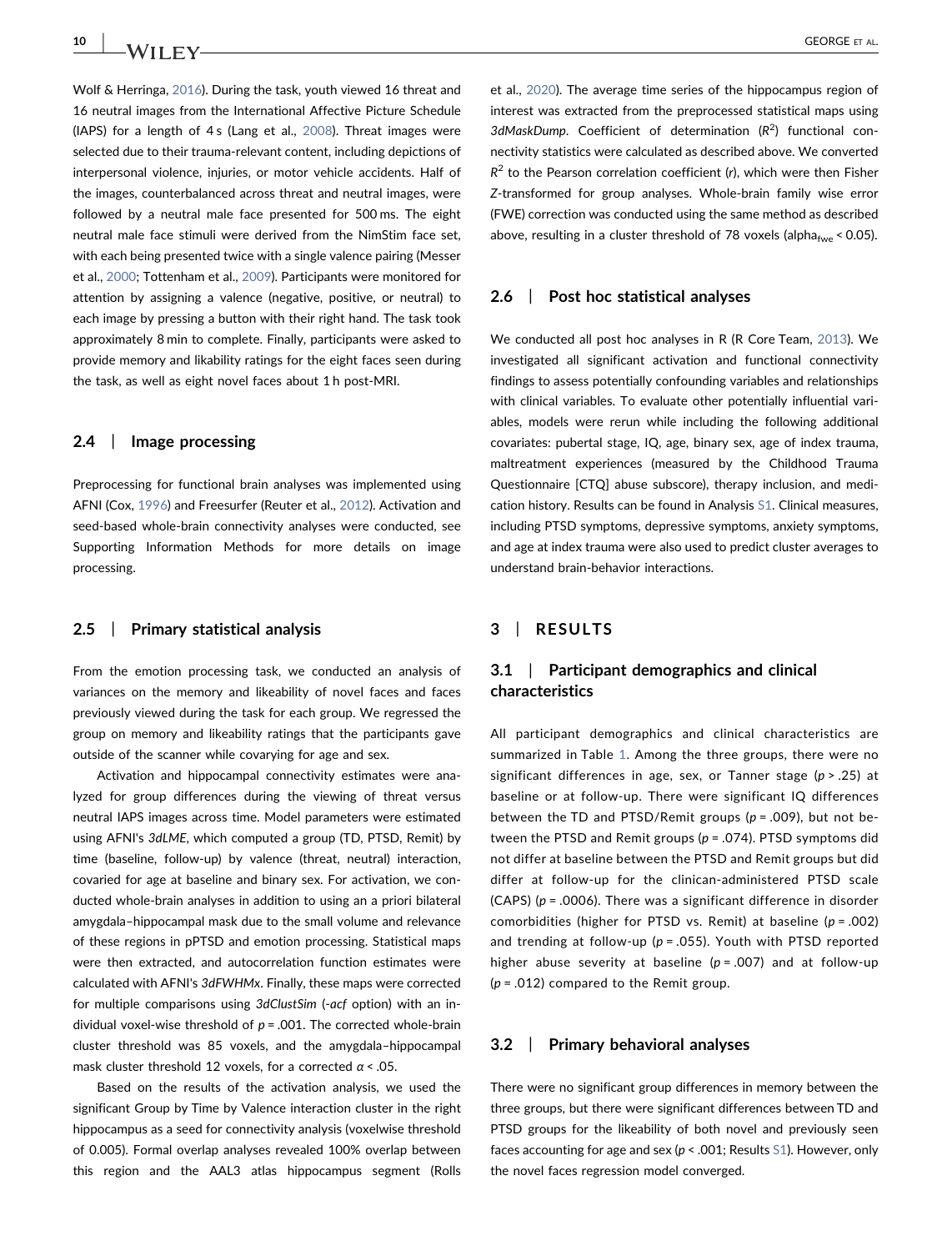I

# <span id="page-3-0"></span>TABLE 1 Participant demographics

|                             | <b>Typically developing</b> | Remit group    | PTSD group     | PTSD group comparisons                    |
|-----------------------------|-----------------------------|----------------|----------------|-------------------------------------------|
| Basic demographic variables |                             |                |                |                                           |
| ${\sf N}$                   | 28                          | 9              | 14             |                                           |
| Sex (female)                | 19                          | 5              | 10             | $c^2(1, N = 23) = 0.11, p = .74$          |
| Age                         |                             |                |                |                                           |
| <b>Baseline</b>             | 14.28 (2.57)                | 13.56 (3.39)   | 14.46 (2.40)   | $t(21) = -0.88, p = .39$                  |
| <b>Tanner</b>               |                             |                |                |                                           |
| <b>Baseline</b>             | 3.25(1.26)                  | 2.79 (1.46)    | 3.18(1.24)     | $t(21) = -0.69, p = .50$                  |
| Follow-up                   | 3.82(1.22)                  | 3.11(1.26)     | 3.93(1.17)     |                                           |
| IQ                          |                             |                |                |                                           |
| <b>Baseline</b>             | 109.57 (11.69)              | 100.00 (12.64) | 98.36 (10.50)  | $t(21) = 0.33, p = .74$                   |
| Follow-up                   | 112.75 (11.97)              | 102.33 (15.72) | 97.93 (8.49)   |                                           |
| Race                        |                             |                |                |                                           |
| White                       | 22                          | 7              | 12             | $t(23) = 2.0, p = .18$                    |
| African American            | 0                           | 2              | 1              |                                           |
| Asian                       | $\mathbf{1}$                | 0              | 0              |                                           |
| Two or more                 | $\overline{2}$              | 1              | 0              |                                           |
| Hispanic or Latino          | $\mathbf{1}$                | 1              | $\overline{2}$ |                                           |
| Not Hispanic Latino         | 24                          | 9              | 11             |                                           |
| Not provided                | $\mathbf{2}$                | 0              | 1              |                                           |
| Parent education level      |                             |                |                |                                           |
| Some high school            | 0                           | 0              | $\mathbf{1}$   | $t(22) = -0.88, p = .44$                  |
| High school degree          | 1                           | 0              | 3              |                                           |
| Some college                | 5                           | 6              | 6              |                                           |
| College degree              | 10                          | 1              | $\overline{2}$ |                                           |
| Graduate degree             | 11                          | 2              | 1              |                                           |
| Trauma variables            |                             |                |                |                                           |
| Index trauma type           |                             |                |                |                                           |
| Sexual abuse                |                             | $\overline{2}$ | 9              | $c2(3, N = 21) = 4.09, p = .25$           |
| <b>Traumatic accident</b>   |                             | $\mathbf{1}$   | $\overline{2}$ |                                           |
| <b>Traumatic news</b>       |                             | $\overline{2}$ | $\overline{2}$ |                                           |
| Witness deomestic violence  |                             | $\overline{2}$ | 3              |                                           |
| No. of traumas from KSADS   |                             |                |                |                                           |
| <b>Baseline</b>             |                             | 3.11(1.57)     | 4.07(2.12)     | $t(21) = -1.14, p = .27$                  |
| Follow-up                   |                             | 1.44(2.23)     | 1.00(2.18)     | $t(21) = 0.46, p = .65$                   |
| Age of index trauma         |                             | 8.58 (5.84)    | 7.46 (4.06)    | $t(21) = 0.52, p = .61$                   |
| CTQ abuse                   |                             |                |                |                                           |
| <b>Baseline</b>             | 16.96 (2.56)                | 22.11 (7.66)   | 35.50 (11.61)  | $t(21) = -2.98, p = .007*$                |
| Follow-up                   | 16.64 (1.57)                | 19.89 (5.41)   | 35.79 (16.39)  | $t(21) = -2.74$ , $p = .012$ <sup>*</sup> |
| <b>SLES</b>                 |                             |                |                |                                           |

(Continues)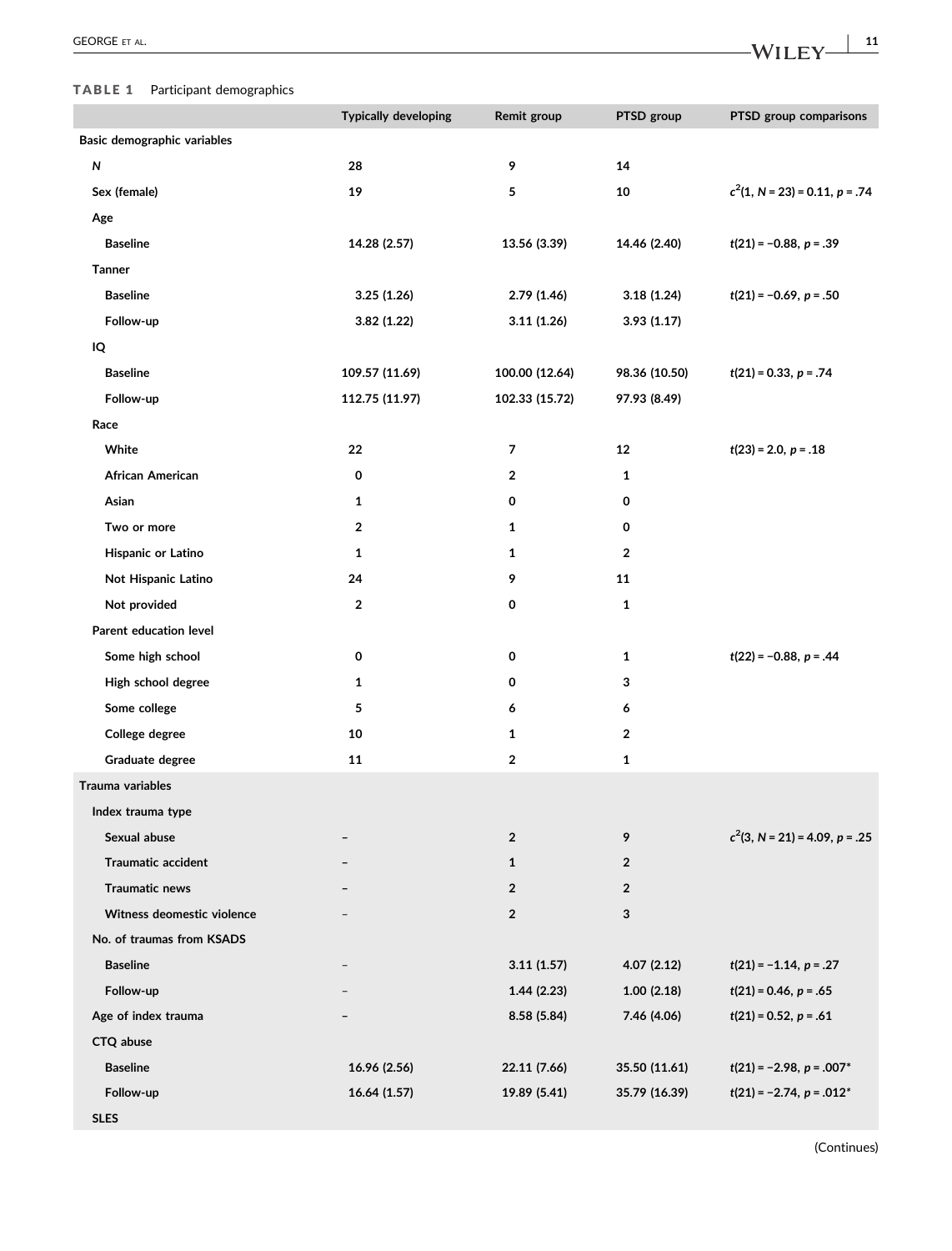#### TABLE 1 (Continued)

|                               | <b>Typically developing</b> | Remit group   | PTSD group    | PTSD group comparisons                   |
|-------------------------------|-----------------------------|---------------|---------------|------------------------------------------|
| <b>Baseline</b>               | 20.46 (12.69)               | 70.67 (57.04) | 83.93 (49.41) | $t(21) = -0.58$ , $p = .57$              |
| Follow-up                     | 8.39(8.13)                  | 38.00 (36.01) | 46.79 (40.60) | $t(21) = -0.52, p = .61$                 |
| <b>CAPS</b>                   |                             |               |               |                                          |
| <b>Baseline</b>               |                             | 61.50 (22.69) | 77.89 (16.95) | $t(19) = -1.82, p = .08$                 |
| Follow-up                     |                             | 30.39 (22.06) | 67.75 (20.45) | $t(21) = -4.05$ , $p < .01$ <sup>*</sup> |
| PTSD-RI                       |                             |               |               |                                          |
| <b>Baseline</b>               |                             | 44.89 (11.66) | 52.88 (9.20)  | $t(21) = -1.78$ , $p = .09$              |
| Follow-up                     |                             | 32.89 (12.20) | 39.15 (17.56) | $t(20) = -0.90, p = .38$                 |
| <b>MFQ</b>                    |                             |               |               |                                          |
| <b>Baseline</b>               | 3.66(2.77)                  | 17.67 (11.73) | 30.71 (17.39) | $t(21) = -1.93$ , $p = .07$              |
| Follow-up                     | 3.79(4.89)                  | 13.9 (10.59)  | 30.36 (18.57) | $t(21) = -2.37, p = .03*$                |
| <b>SCARED</b>                 |                             |               |               |                                          |
| <b>Baseline</b>               | 8.25(5.28)                  | 30.11 (13.99) | 39.43 (17.26) | $t(21) = -1.33, p = .20$                 |
| Follow-up                     | 8.79 (6.89)                 | 22.00 (19.33) | 37.07 (18.86) | $t(21) = -1.81, p = .08$                 |
| <b>Presence of medication</b> |                             |               |               |                                          |
| <b>Baseline</b>               |                             | 0.56(0.53)    | 0.43(0.51)    | $t(21) = 0.57, p = .57$                  |
| Follow-up                     |                             | 0.56(0.53)    | 0.43(0.51)    | $t(21) = 0.57$ , $p = .57$               |
| History of therapy            |                             |               |               |                                          |
| <b>Baseline</b>               |                             | 0.22(0.44)    | 0.36(0.50)    | $t(21) = -0.66, p = .52$                 |
| Follow-up                     |                             | 0.67(0.50)    | 0.50(0.52)    | $t(21) = 0.76$ , $p = .45$               |
|                               |                             |               |               |                                          |

Note: Full sample participant demographics. The Remit and PTSD groups did not differ significantly in sex, baseline age/Tanner/IQ, index trauma type, age at index trauma, number of trauma types, PTSD symptoms (PTSD‐RI), or anxiety symptoms (SCARED). The PTSD group had significantly higher childhood maltreatment load (CTQ) at baseline and follow‐up. Depression symptom severity (MFQ) differed only at follow‐up. \* Indicates significant differences between groups ( $p < .05$ ).

Abbreviations: CAPS‐CA, Clinician‐Administered Child‐Adolescent PTSD Scale; CTQ, Childhood Trauma Questionnaire; MFQ, Mood and Feelings Questionnaire; PTSD, posttraumatic stress disorder; PTSD‐RI, PTSD‐reaction index; SCARED, Screen for Child Anxiety‐Related Mood Disorders; SLES, Stressful Life Events Screening.

#### <span id="page-4-0"></span>TABLE 2 Functional brain analyses

| Model                                | <b>Cluster size</b> | Laterality | F     | $p_{\text{FWE}}$ |  |  |
|--------------------------------------|---------------------|------------|-------|------------------|--|--|
|                                      |                     |            |       |                  |  |  |
| $Group \times Time$                  | 117                 | Left       | 20.46 | .02              |  |  |
| Group $\times$ Time                  | 114                 | Right      | 14.75 | .02              |  |  |
| Group $\times$ Time                  | 107                 | Right      | 14.70 | .03              |  |  |
| Group $\times$ Time $\times$ Valence | 35                  | Right      | 12.93 | .03              |  |  |
| Connectivity analyses                |                     |            |       |                  |  |  |
| Group × Time × Valence               | 318                 | Left       | 14.07 | 5.001            |  |  |
|                                      |                     |            |       |                  |  |  |

# 3.3 | Primary activation analysis

Summary results from activation analyses are described in Table [2.](#page-4-0) Within the amygdala–hippocampal mask, we detected a significant Group by Time by Valence interaction in the right hippocampus (k = 13 voxels,  $F[10,39] = 12.93$ ,  $p_{FWE} = .04$ ; Figure [1\)](#page-5-0). Here, we found

significantly increased activation over time to threatening images  $(b = 5.18, p = .026, F[9,40] = 5.34)$  and decreased activation to neutral images ( $b = -4.98$ ,  $p = .018$ ,  $F[9,40] = 6.06$ ) in PTSD compared to the TD group.

In whole‐brain analyses, we detected three significant Group by Time interactions in left visual cortex (V4;  $k = 117$ ,  $F[10,39] = 20.46$ ,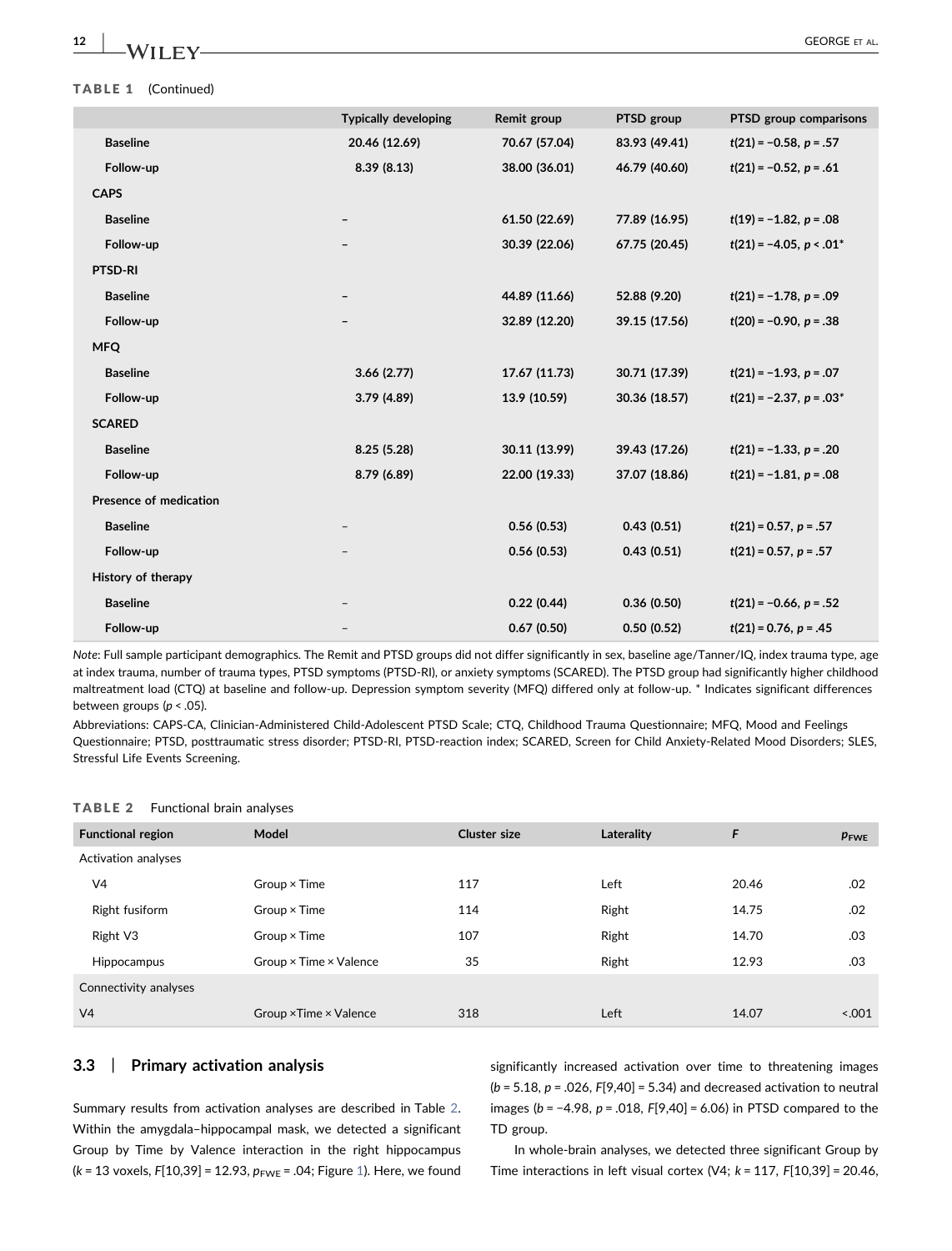<span id="page-5-0"></span>

FIGURE 1 Activation analysis results. Youth with persistent posttraumatic stress disorder (PTSD;  $n = 14$ ) and Remit ( $n = 9$ ) youth exhibit differential visual and hippocampal brain activity over time compared to typically developing (TD, n = 28) youth. (a) Three-dimensional (3D) rendering of the right hippocampal cluster derived from the limbic mask activation analyses (13 voxels,  $p_{\text{FWE}} = .04$ ). (b) We found significantly increased activation over time to threatening images (red) and decreased activation to neutral images (blue) in PTSD compared to the TD group. The plot depicts peak BOLD signal per group, timepoint, and valence, residualized for age and sex, overlayed on each participant's residualized BOLD signal. (c) 3D rendering of the left V4 cluster derived from the whole-brain activation analyses (k = 117;  $p_{\text{FWE}} = .02$ ). (d) We observed an increase in left V4 activity over time in the Remit group as compared to the TD and PTSD groups and no differences in the TD and PTSD groups. The plot depicts peak BOLD signal per group and timepoint, residualized for age and sex, overlayed on each participant's residualized BOLD signal

 $p_{\text{FWE}}$  = .02; Figure [1](#page-5-0)), right fusiform gyrus (k = 114, F[10,39] = 14.75,  $p_{\text{FWE}}$  = .02), and right V3 (k = 107, F[10,39] = 14.70,  $p_{\text{FWE}}$  = .03; Supporting Information Results). Here, we observed an increase in left V4 activity over time in the Remit group as compared to the TD  $(b = 40.75, p = 8.588e-08, F[9,40] = 32.96)$  and PTSD  $(b = 46.74,$ p = 9.30e−08, F[9,21] = 35.86) groups. We also found significant increases in right fusiform activity in both the Remit ( $b = 25.50$ ,  $p = 1.58e-06$ ,  $F[9,35] = 25.79$  and PTSD  $(b = 10.12, p = .013,$ F[9,40] = 6.37) groups compared to the TD group and the Remit group had increased activity over time compared to the PTSD group  $(b = 15.38, p = .0023, F[9,21] = 25.79)$ . Lastly, in the right V3, we

found significant increases over time in the Remit group compared to PTSD  $(b = 27.76, p = .0005, F[9,21] = 13.37)$  and TD groups (b = 30.52, p = 4.203e−06, F[9,35] = 23.48).

# 3.4 | Primary right hippocampus connectivity analysis

Results from the connectivity analyses are summarized in Table [2](#page-4-0). We detected a significant Group by Time by Valence interaction to the left visual cortex (V4;  $k = 318$ ,  $F[10,39] = 14.07$ ,  $p_{FWE} < .001$ ;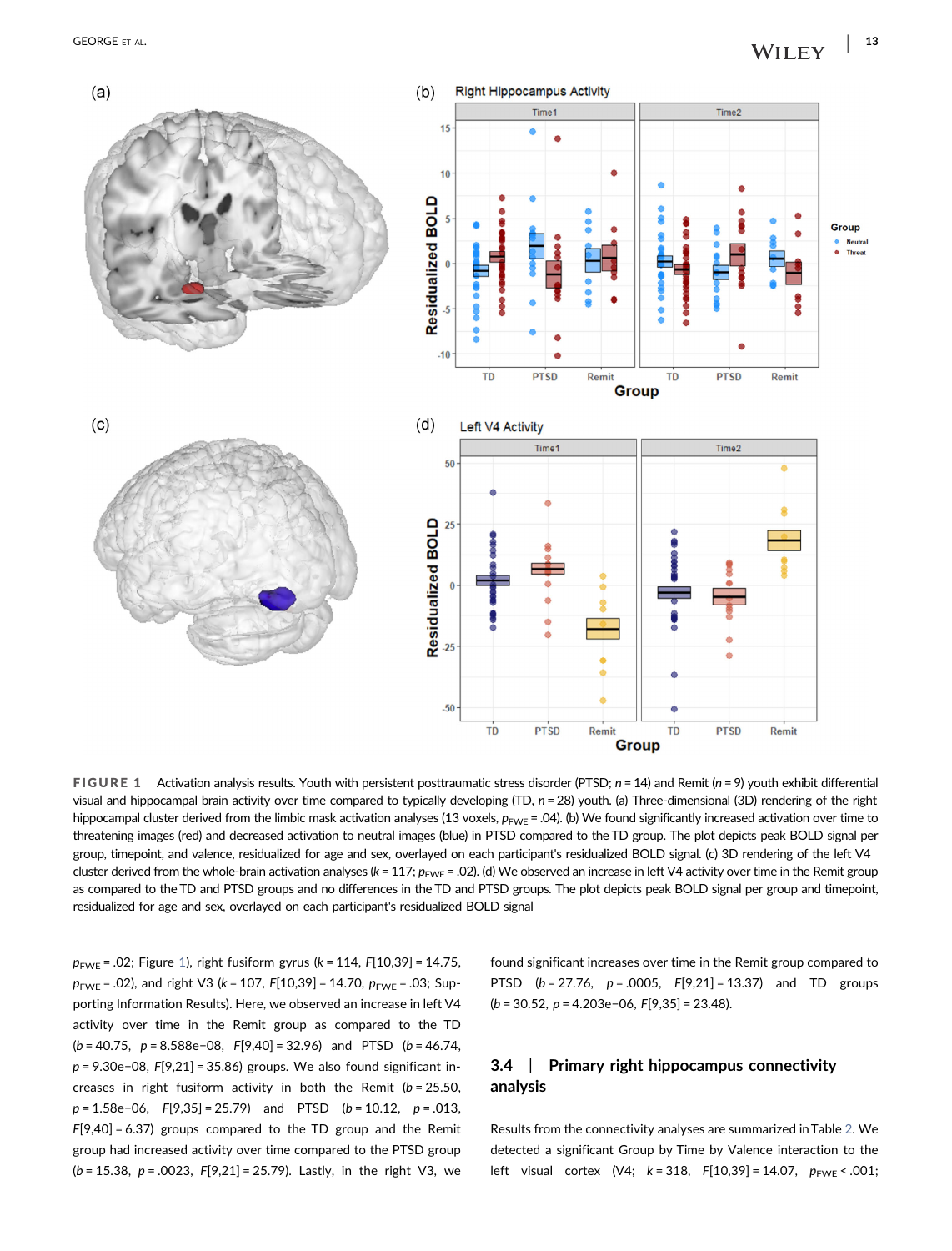<span id="page-6-0"></span>

FIGURE 2 Connectivity analysis with hippocampal seed. Youth with posttraumatic stress disorder (PTSD;  $n = 14$ ) showed decreased connectivity over time to threat images compared to Remit  $(n = 9)$  youth that showed increased connectivity between the hippocampus and visual area. (a) Three‐dimensional rendering of the left V4 cluster derived from the right hippocampal seed connectivity analysis (318 voxels,  $p_{\text{FWE}}$  < .001). (b) The Remit group showed increasing connectivity over time between the right hippocampus and left V4 to negative images (red) compared to the PTSD group and the typically developing (TD) group, while showing the opposite pattern for neutral images (blue). The plot depicts peak connectivity strength per group, timepoint, and valence, residualized for age and sex, overlayed on each participant's residualized connectivity strength

Figure [2](#page-6-0)). Here, the Remit group showed increasing connectivity over time between the right hippocampus and left V4 to negative images compared to the PTSD group  $(b = .44, p = .021, F[9,21] = 6.25)$  and the TD group ( $b = .32$ ,  $p = .012$ ,  $F[9,35] = 7.02$ ).

### 3.5 | Post hoc statistical analyses

First, we conducted an outlier analysis in R where individual data points were considered outliers if their z‐score was > |3|. While one outlier was detected within the hippocampus activity cluster, sensitivity analyses revealed that exclusion of the outlier did not substantially change the significance and was therefore retained in the final analyses. For the connectivity analyses, outlier analyses revealed an outlier in the hippocampus to V4 cluster but exclusion of the outlier did not significantly change any corresponding effect and was therefore kept in final analyses.

Next, across both activation and connectivity analyses, all reported effects remained significant when adjusting for Tanner stage, IQ, age of index trauma, trauma load (CTQ abuse) therapy inclusion, and medication history ( $p < .05$ ). Finally, no significant symptombrain relationships or correlations between brain and memory or likeability ratings were detected (Results S1).

## 4 | DISCUSSION

To our knowledge, this preliminary study is one of the first to characterize functional biomarkers of persistence and remission of PTSD in a pediatric sample. Our evidence suggests that the

neurodevelopmental mechanisms of threat processing, especially those related to hippocampal and visual processing of threat, may be disrupted in youth with PTSD. More specifically, longitudinal patterns of development in hippocampal and visual circuits may be a unique indicator of pPTSD remission. Here, the Remit group showed a return to TD patterns of hippocampus activation and hippocampus‐V4 connectivity over time as compared to the PTSD group. Altogether, this suggests that reduced hippocampal reactivity to threat, along with increased hippocampal modulation of the visual pathway may be a potential marker of recovery in pPTSD. Notably, these biomarkers implicate potential changes in threat encoding that could be used to individualize therapeutic interventions for youth with PTSD.

While previous studies have implicated the medial PFC and other limbic regions, including the amygdala, in trauma‐exposed youth, this study instead supports recent models suggesting that visual and memory systems may be indicative of remission from pPTSD over time (Calderon‐Delgado et al., [2019](#page-8-9); Cisler et al., [2018](#page-8-10); Keding & Herringa, [2015;](#page-9-12) Wolf & Herringa, [2016\)](#page-10-1). Our work is in contrast to adult studies that report hyperactivation of the amygdala potentially indicating that amygdala hyperactivation only manifests once in adulthood (Etkin & Wager, [2007](#page-8-11); J. P. Hayes et al., [2012](#page-8-12)). One possible reason for this divergence from canonical frontolimbic involvement may be due to the nature of the emotion processing task itself. Our task did not require effortful emotion regulation and relied more on implicit processing of threat images. Top–down, explicit control of emotion responses generally implicates the amygdala and PFC connections; however, this may not be as true for passive emotion processing (Cisler & Herringa, [2020](#page-8-2)).

Despite the absence of prefrontal and amygdala correlates in pPTSD remission, findings from this study do implicate functional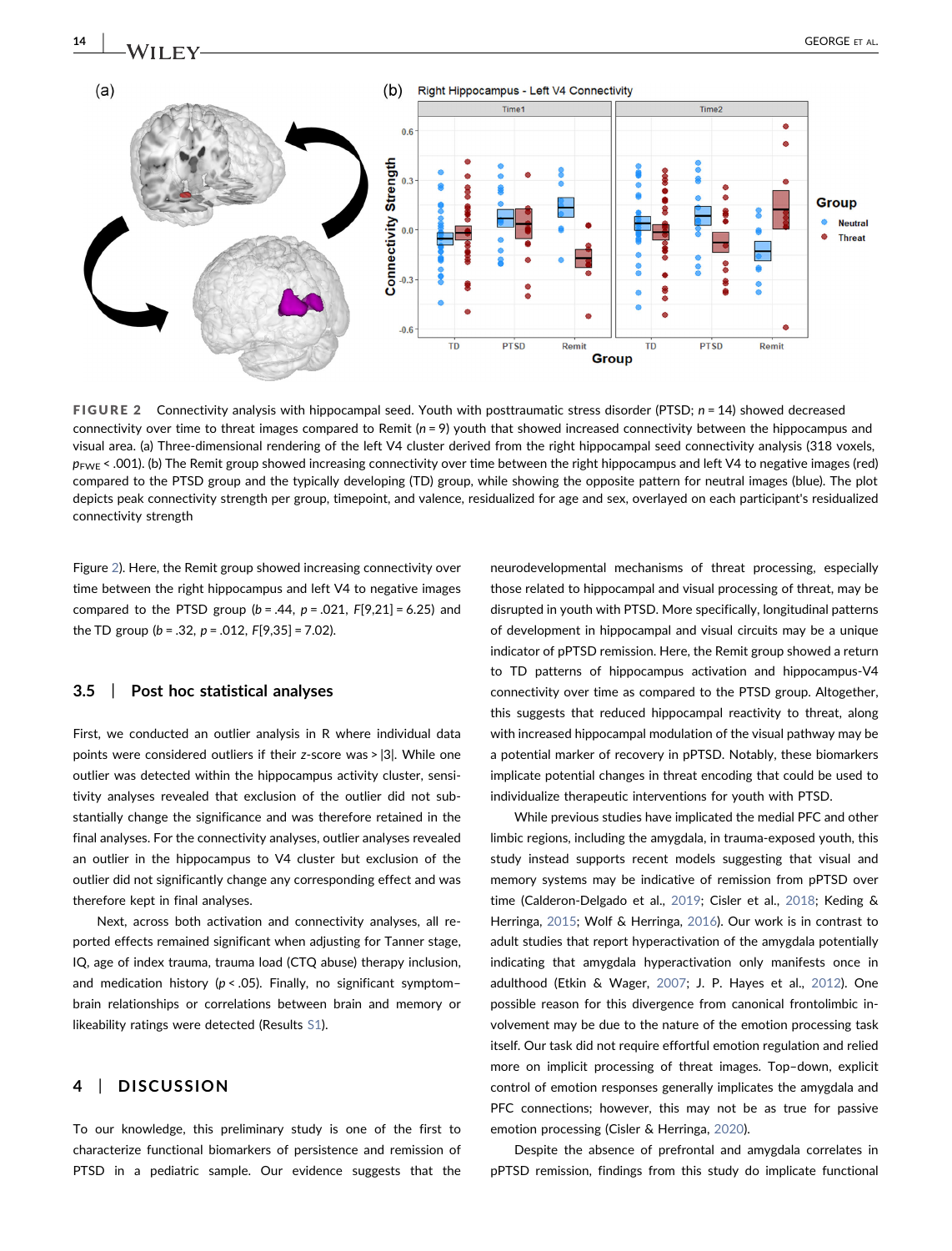changes in the hippocampus, which may uniquely modulate other emotion‐related circuits to facilitate changes in threat processing. As compared to both TD and Remit groups, PTSD youth show increased hippocampal reactivity to threatening stimuli over time. The hippocampus itself has been implicated in numerous studies on adolescent PTSD as well as adult studies (Kuhn & Gallinat, [2013](#page-9-13); Paquola et al., [2016\)](#page-9-14). Briefly, studies have found that exposure to trauma is related to increased hippocampal activation and differences in connectivity between the hippocampus and the Salience Network (i.e., insula; Reda et al., [2021;](#page-9-15) van Rooij et al., [2020\)](#page-9-16). Childhood maltreatment was also associated with decreased left hippocampal activity in adult veterans (Insana et al., [2015\)](#page-9-17). The altered hippocampal function has also been related to deficits in emotion processing, memory encoding, and associative learning which are generally disrupted in affective disorders like PTSD (McEwen et al., [2016\)](#page-9-18). The hippocampus is also notable for its high number of glucocorticoid receptors, which may make it particularly sensitive to the effects of severe stress during development (Hanson et al., [2015\)](#page-8-13). Furthermore, trauma has been shown to affect the trajectory of hippocampal development which could lead to deficits in associative memory of emotional stimuli and in emotional processing including face processing (S. M. Hayes et al., [2009](#page-8-14); Lambert et al., [2019](#page-9-19)). Due to its association with trauma, we theorize that differences in hippocampal activity and connectivity are markers of remission from PTSD. As our task utilizes threatening images, it is possible that being able to associate threat and safety in an environment is imperative to recovery from PTSD.

While the functional connection between the hippocampus to the visual streams is relatively understudied, there is emerging work, especially with regard to trauma (Lambert et al., [2019](#page-9-19)). One study found that child maltreatment was associated with differences in the left inferior longitudinal fasciculus (ILF) which connects the occipital cortex to anterior temporal lobes and is related to emotion processing and object recognition (Olson et al., [2019\)](#page-9-20). The ILF has known connections to areas in the hippocampus indicating a possible direct connection between the two regions (Ramachandran et al., [2020](#page-9-21)). Further studies will be needed to understand how the hippocampus and visual pathways connect and modulate each other in emotional contexts and how these connections may be disrupted in trauma‐ related disorders.

Although not as commonly studied, the ventral and dorsal pathways of the visual system have been implicated in emotion processing, attention, and reactivity to emotional stimuli (Kravitz et al., [2013;](#page-9-22) Olson et al., [2019;](#page-9-20) Rosen et al., [2020](#page-9-23)). The occipitotemporal network, which incorporates these pathways, specifically is implicated in the processing of emotional stimuli in typically developing youth (Kravitz et al., [2013](#page-9-22)) and may be impacted by trauma exposure and/or PTSD. One study has implicated reduced gray matter volume and thickness in the bilateral primary visual cortex as well as the middle occipital area of adults who witnessed domestic violence in childhood (Tomoda et al., [2012](#page-9-24)), while another investigation of adult refugees with PTSD showed decreased activity in primary visual cortex to positive images compared to controls (Uldall et al., [2020\)](#page-9-25). Emotional attention and stimuli have also been shown to modulate V4 activity indicating that modulation of this area is likely to occur from higher‐order attention areas (Bi et al., [2019\)](#page-8-15). Based on our data and previous work, we speculate that more effective modulation of the visual cortex by the hippocampus during threat imagery may reduce reactivity to or encoding of negative stimuli to facilitate recovery from PTSD. Here, further studies would be warranted to understand more precisely how changes in the hippocampus‐visual circuit relate to reactivity and encoding of threat content.

Lending further support to a theory of visual system impairments in pPTSD, we also detected longitudinal group differences in the fusiform gyrus and V3. Both of these regions are utilized in the ventral visual processing stream and are used for object and face recognition (Sheth & Young, [2016](#page-9-26)). One study found that there was an increase in negative connectivity with the dorsal anterior cingulate cortex (dACC) and the fusiform gyrus in a maltreatment‐resilient group compared to a nonresilient group. While these effects did not show a valence interaction, they further implicate changes in visual processing as a potential marker of remission and resilience for trauma‐related disorders.

Though this study utilized a well‐phenotyped sample of pPTSD across time to detect biomarkers of remission in neurodevelopment, it is not without limitations. First, our sample is modest, a frequent challenge in this difficult to recruit population. This study would thus benefit from replication in a larger sample. On the other hand, the three‐group longitudinal design offers novel opportunities to explore potential neural substrates of recovery as compared to both persistent psychopathology and typical development. Second, due to the correlational nature of connectivity analyses, we are unable to definitively identify the directionality of hippocampus‐V4 modulation. However, the hippocampus has previously been shown to modulate many other sensory systems (Bast & Feldon, [2003](#page-8-16); Lambert et al., [2019\)](#page-9-19) suggesting the potential for similar effects with the visual system. Future studies employing longitudinal designs with causal modeling (e.g., dynamic causal modeling) may be helpful in disentangling the directionality of these findings. Finally, our study did not include a trauma‐exposed group without PTSD at baseline, precluding comparison of how the PTSD and Remit group patterns relate to neural patterns of PTSD resilience over time. However, post hoc analyses suggest that the longitudinal biomarkers of PTSD persistence and recovery were unrelated to trauma exposure variables per se.

# 5 | CONCLUSIONS

In summary, this study represents novel longitudinal neural correlates of remission versus persistence of pPTSD during emotional processing. Our findings support a mechanism of decreased hippocampal reactivity to threat, along with increased hippocampal modulation of visual processing streams as a potential biomarker of remission in youth with PTSD. These findings suggest that targeting of both memory and visual processing of threatening stimuli could prove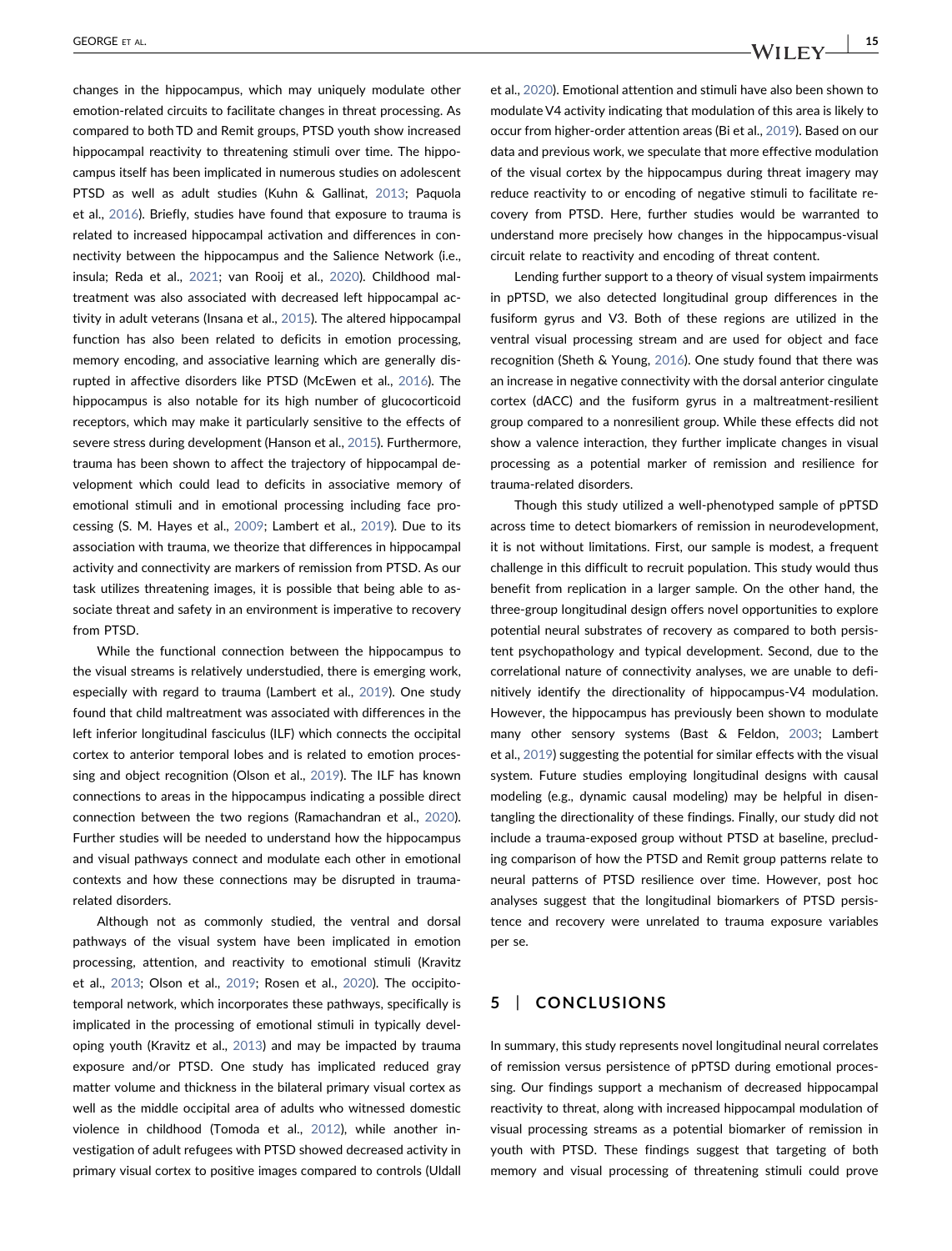16 | **IA/II EV** 

fruitful in expediting recovery from PTSD in youth. Future studies would be warranted to probe how current or novel therapies may help facilitate change in these nodes and lead to remission within this vulnerable population of youth.

### ACKNOWLEDGMENTS

The authors would like to thank the Brave Research Lab with their help in recruitment and data collection for this study and their feedback on the results. The authors also want to extend our genuine gratitude to the families and youth who have participated in our study. Funding for this study was provided by the National Institute of Mental Health Career Development Award (K08 MH100267 to Ryan J. Herringa), American Academy of Child and Adolescent Psychiatry Junior Investigator Award (to Ryan J. Herringa), NARSAD Young Investigator Grant (to Ryan J. Herringa), University of Wisconsin Institute for Clinical and Translational Research Translational Pilot Grant Award (NIH/NCATS UL1TR000427 to Ryan J. Herringa), the National Institute of Mental Health (R01MH117141, R01MH115910 to Ryan J. Herringa), the National Institute of Mental Health Diversity Supplement (MSN217744 to Grace C. George), the National Science Foundation Graduate Research Fellowship Program (DGE 1747503 to Taylor J. Keding), and University of Wisconsin School of Medicine and Public Health. None of these funding sources had a direct effect on the design, analysis, or interpretation of the study results or in preparation of the manuscript.

### CONFLICT OF INTERESTS

The authors declare that there are no conflict of interests.

### DATA AVAILABILITY STATEMENT

The data that support the findings of this study are available from the corresponding author upon reasonable request.

#### ORCID

Grace C. George **b** <http://orcid.org/0000-0001-6700-9964> Taylor J. Keding **b** <http://orcid.org/0000-0002-0507-6712> Sara A. Heyn **b** <http://orcid.org/0000-0003-0907-1342> Ryan J. Herringa inttp://orcid.org/0000-0002-1936-7959

#### REFERENCES

- <span id="page-8-16"></span>Bast, T., & Feldon, J. (2003). Hippocampal modulation of sensorimotor processes. Progress in Neurobiology, 70(4), 319–345. [https://doi.org/](https://doi.org/10.1016/s0301-0082(03)00112-6) [10.1016/s0301-0082\(03\)00112-6](https://doi.org/10.1016/s0301-0082(03)00112-6)
- <span id="page-8-15"></span>Bi, T., Du, Y., Wang, X., Sang, N., Zhang, F., Kou, H., Zhu, Q., & Qiu, J. (2019). Modulations of emotional attention and spatial attention on human visual cortical activities. Psychology Research and Behavior Management, 12, 375–384. <https://doi.org/10.2147/PRBM.S188121>
- <span id="page-8-9"></span>Calderon‐Delgado, L., Barrera‐Valencia, M., Noriega, I., Al‐Khalil, K., Trejos‐ Castillo, E., Mosi, J., Chavez, B., Galvan, M., & O'Boyle, M. W. (2019). Implicit processing of emotional words by children with posttraumatic stress disorder: An fMRI investigation. International Journal of Clinical and Health Psychology, 20(1). [https://doi.org/10.](https://doi.org/10.1016/j.ijchp.2019.11.002) [1016/j.ijchp.2019.11.002](https://doi.org/10.1016/j.ijchp.2019.11.002)
- <span id="page-8-2"></span>Cisler, J. M., & Herringa, R. J. (2020). Posttraumatic stress disorder and the developing adolescent brain. Biological Psychiatry, 89(2). [https://doi.](https://doi.org/10.1016/j.biopsych.2020.06.001) [org/10.1016/j.biopsych.2020.06.001](https://doi.org/10.1016/j.biopsych.2020.06.001)
- <span id="page-8-10"></span>Cisler, J. M., Privratsky, A., Smitherman, S., Herringa, R. J., & Kilts, C. D. (2018). Large‐scale brain organization during facial emotion processing as a function of early life trauma among adolescent girls. NeuroImage: Clinical, 17, 778–785. [https://doi.org/10.1016/j.](https://doi.org/10.1016/j.nicl.2017.12.001) [nicl.2017.12.001](https://doi.org/10.1016/j.nicl.2017.12.001)
- <span id="page-8-7"></span>Cisler, J. M., Sigel, B. A., Steele, J. S., Smitherman, S., Vanderzee, K., Pemberton, J., Kramer, T. L., & Kilts, C. D. (2016). Changes in functional connectivity of the amygdala during cognitive reappraisal predict symptom reduction during trauma‐focused cognitive‐ behavioral therapy among adolescent girls with post-traumatic stress disorder. Psychological Medicine, 46, 1–11. [https://doi.org/](https://doi.org/10.1017/S0033291716001847) [10.1017/S0033291716001847](https://doi.org/10.1017/S0033291716001847)
- <span id="page-8-8"></span>Cox, R. W. (1996). AFNI: Software for analysis and visualization of functional magnetic resonance neuroimages. Computers and Biomedical Research, An International Journal, 29(3), 162–173. <https://doi.org/10.1006/cbmr.1996.0014>
- <span id="page-8-0"></span>Danese, A., & Widom, C. S. (2020). Objective and subjective experiences of child maltreatment and their relationships with psychopathology. Nature Human Behaviour, 4(8), 811–818. [https://doi.org/10.1038/](https://doi.org/10.1038/s41562-020-0880-3) [s41562-020-0880-3](https://doi.org/10.1038/s41562-020-0880-3)
- <span id="page-8-1"></span>Dorsey, S., McLaughlin, K. A., Kerns, S. E. U., Harrison, J. P., Lambert, H. K., Briggs, E. C., Cox, J. R., & Amaya‐Jackson, L. (2017). Evidence base update for psychosocial treatments for children and adolescents exposed to traumatic events. Journal of Clinical Child and Adolescent Psychology, 46(3), 303–330. [https://doi.org/10.1080/15374416.](https://doi.org/10.1080/15374416.2016.1220309) [2016.1220309](https://doi.org/10.1080/15374416.2016.1220309)
- <span id="page-8-11"></span>Etkin, A., & Wager, T. D. (2007). Functional neuroimaging of anxiety: A meta‐analysis of emotional processing in PTSD, social anxiety disorder, and specific phobia. The American Journal of Psychiatry, 164(10), 1476–1488. [https://doi.org/10.1176/appi.ajp.2007.](https://doi.org/10.1176/appi.ajp.2007.07030504) [07030504](https://doi.org/10.1176/appi.ajp.2007.07030504)
- <span id="page-8-5"></span>Garrett, A., Cohen, J. A., Zack, S., Carrion, V., Jo, B., Blader, J., Rodriguez, A., Vanasse, T. J., Reiss, A. L., & Agras, W. S. (2019). Longitudinal changes in brain function associated with symptom improvement in youth with PTSD. Journal of Psychiatric Research, 114, 161–169. [https://doi.org/10.1016/j.jpsychires.2019.](https://doi.org/10.1016/j.jpsychires.2019.04.021) [04.021](https://doi.org/10.1016/j.jpsychires.2019.04.021)
- <span id="page-8-4"></span>Gogtay, N., Giedd, J. N., Lusk, L., Hayashi, K. M., Greenstein, D., Vaituzis, A. C., Nugent, T. F., Herman, D. H., Clasen, L. S., Toga, A. W., Rapoport, J. L., & Thompson, P. M. (2004). Dynamic mapping of human cortical development during childhood through early adulthood. Proceedings of the National Academy of Sciences of the United States of America, 101(21), 8174–8179. [https://doi.org/](https://doi.org/10.1073/pnas.0402680101) [10.1073/pnas.0402680101](https://doi.org/10.1073/pnas.0402680101)
- <span id="page-8-13"></span>Hanson, J. L., Nacewicz, B. M., Sutterer, M. J., Cayo, A. A., Schaefer, S. M., Rudolph, K. D., Shirtcliff, E. A., Pollak, S. D., & Davidson, R. J. (2015). Behavioral problems after early life stress: Contributions of the hippocampus and amygdala. Biological Psychiatry, 77(4), 314–323. <https://doi.org/10.1016/j.biopsych.2014.04.020>
- <span id="page-8-12"></span>Hayes, J. P., Hayes, S. M., & Mikedis, A. M. (2012). Quantitative meta‐ analysis of neural activity in posttraumatic stress disorder. Biology of Mood & Anxiety Disorders, 2(1), 9. [https://doi.org/10.1186/2045-](https://doi.org/10.1186/2045-5380-2-9) [5380-2-9](https://doi.org/10.1186/2045-5380-2-9)
- <span id="page-8-14"></span>Hayes, S. M., Baena, E., Truong, T.‐K., & Cabeza, R. (2009). Neural mechanisms of context effects on face recognition: Automatic binding and context shift decrements. Journal of Cognitive Neuroscience, 22(11), 2541–2554. [https://doi.org/10.1162/jocn.](https://doi.org/10.1162/jocn.2009.21379) [2009.21379](https://doi.org/10.1162/jocn.2009.21379)
- <span id="page-8-3"></span>Herringa, R. J. (2017). Trauma, PTSD, and the developing brain. Current Psychiatry Reports, 19(10), 69. [https://doi.org/10.1007/s11920-](https://doi.org/10.1007/s11920-017-0825-3) [017-0825-3](https://doi.org/10.1007/s11920-017-0825-3)
- <span id="page-8-6"></span>Heyn, S. A., Keding, T. J., Ross, M. C., Cisler, J. M., Mumford, J. A., & Herringa, R. J. (2019). Abnormal prefrontal development in pediatric posttraumatic stress disorder: A longitudinal structural and functional magnetic resonance imaging study. Biological Psychiatry: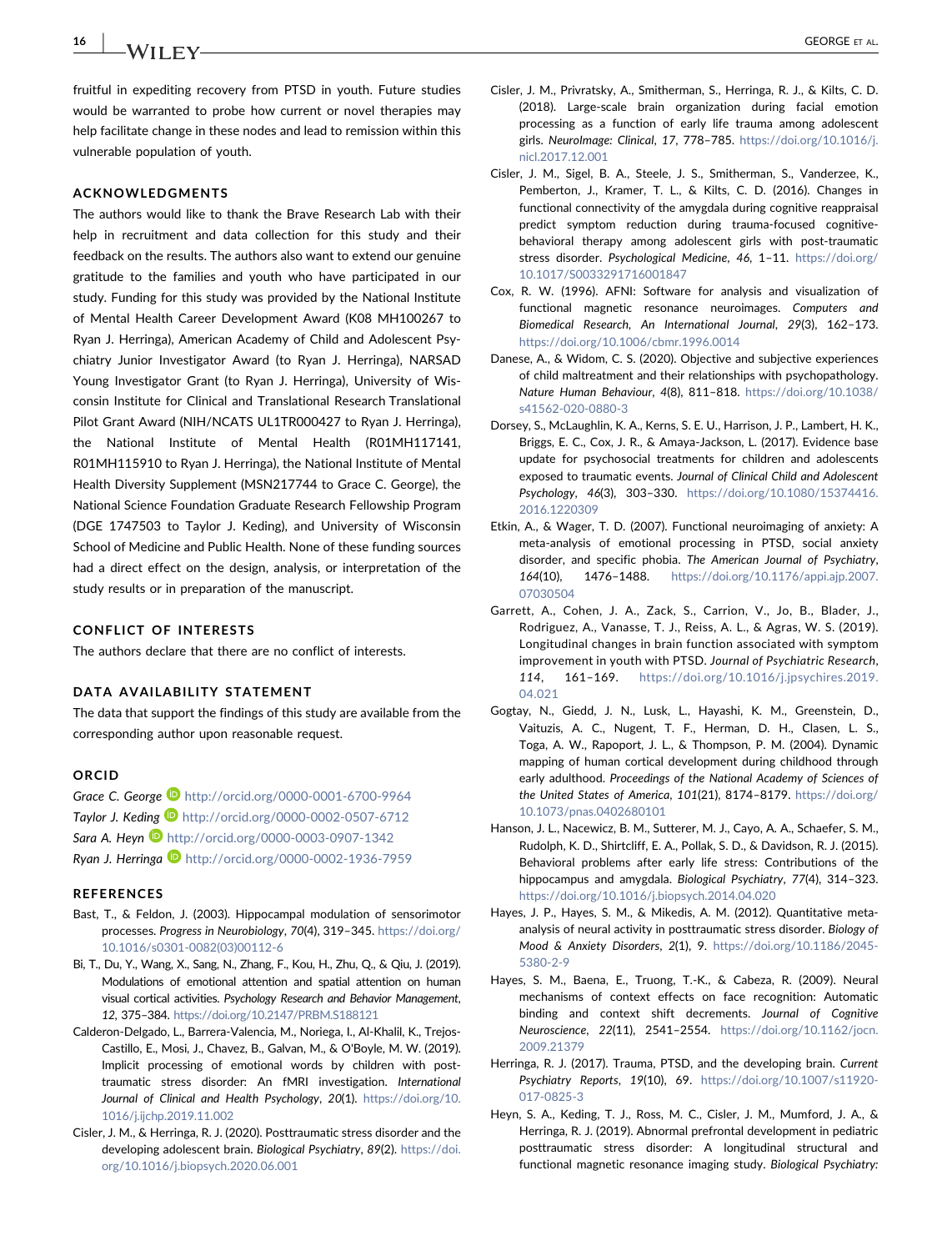Cognitive Neuroscience and Neuroimaging, 4(2), 171–179. [https://doi.](https://doi.org/10.1016/j.bpsc.2018.07.013) [org/10.1016/j.bpsc.2018.07.013](https://doi.org/10.1016/j.bpsc.2018.07.013)

- <span id="page-9-17"></span>Insana, S. P., Banihashemi, L., Herringa, R. J., Kolko, D. J., & Germain, A. (2015). Childhood maltreatment is associated with altered frontolimbic neurobiological activity during wakefulness in adulthood. Development and Psychopathology, 28, 1–14. [https://](https://doi.org/10.1017/S0954579415000589) [doi.org/10.1017/S0954579415000589](https://doi.org/10.1017/S0954579415000589)
- <span id="page-9-12"></span>Keding, T. J., & Herringa, R. J. (2015). Abnormal structure of fear circuitry in pediatric post‐traumatic stress disorder. Neuropsychopharmacology, 40(3), 537–545. [https://doi.org/10.](https://doi.org/10.1038/npp.2014.239) [1038/npp.2014.239](https://doi.org/10.1038/npp.2014.239)
- <span id="page-9-1"></span>Koseki, H., Matsumoto, M., Togashi, H., Miura, Y., Fukushima, K., & Yoshioka, M. (2009). Alteration of synaptic transmission in the hippocampal-mPFC pathway during extinction trials of contextdependent fear memory in juvenile rat stress models. Synapse, 63(9), 805–813. <https://doi.org/10.1002/syn.20657>
- <span id="page-9-22"></span>Kravitz, D. J., Saleem, K. S., Baker, C. I., Ungerleider, L. G., & Mishkin, M. (2013). The ventral visual pathway: An expanded neural framework for the processing of object quality. Trends in Cognitive Sciences, 17(1), 26–49. <https://doi.org/10.1016/j.tics.2012.10.011>
- <span id="page-9-13"></span>Kuhn, S., & Gallinat, J. (2013). Gray matter correlates of posttraumatic stress disorder: A quantitative meta-analysis. Biological Psychiatry, 73(1), 70–74. <https://doi.org/10.1016/j.biopsych.2012.06.029>
- <span id="page-9-19"></span>Lambert, H. K., Peverill, M., Sambrook, K. A., Rosen, M. L., Sheridan, M. A., & McLaughlin, K. A. (2019). Altered development of hippocampus‐ dependent associative learning following early‐life adversity. Developmental Cognitive Neuroscience, 38, 100666. [https://doi.org/](https://doi.org/10.1016/j.dcn.2019.100666) [10.1016/j.dcn.2019.100666](https://doi.org/10.1016/j.dcn.2019.100666)
- <span id="page-9-6"></span>Lang, P. J., Bradley, M. M., & Cuthbert, B. N. (2008). International affective picture system (IAPS): Affective ratings of pictures and instruction manual (Technical Report A‐8). University of Florida.
- <span id="page-9-18"></span>McEwen, B. S., Nasca, C., & Gray, J. D. (2016). Stress effects on neuronal structure: Hippocampus, amygdala, and prefrontal cortex. Neuropsychopharmacology, 41(1), 3–23. [https://doi.org/10.1038/](https://doi.org/10.1038/npp.2015.171) [npp.2015.171](https://doi.org/10.1038/npp.2015.171)
- <span id="page-9-7"></span>Messer, K., Matas, J., Kittler, J., Jonsson, K., Luettin, J., & Maître, G. (2000). Xm2vtsdb: The extended m2vts database. Proceedings of Audio‐ and Video‐Based Person Authentication.
- <span id="page-9-0"></span>Michopoulos, V., Powers, A., Moore, C., Villarreal, S., Ressler, K. J., & Bradley, B. (2015). The mediating role of emotion dysregulation and depression on the relationship between childhood trauma exposure and emotional eating. Appetite, 91, 129–136. [https://doi.org/10.](https://doi.org/10.1016/j.appet.2015.03.036) [1016/j.appet.2015.03.036](https://doi.org/10.1016/j.appet.2015.03.036)
- <span id="page-9-2"></span>Morey, R. A., Haswell, C. C., Hooper, S. R., & De Bellis, M. D. (2016). Amygdala, Hippocampus, and ventral medial prefrontal cortex volumes differ in maltreated youth with and without chronic posttraumatic stress disorder. Neuropsychopharmacology, 41(3), 791–801. <https://doi.org/10.1038/npp.2015.205>
- <span id="page-9-20"></span>Olson, E. A., Overbey, T. A., Ostrand, C. G., Pizzagalli, D. A., Rauch, S. L., & Rosso, I. M. (2019). Childhood maltreatment experiences are associated with altered diffusion in occipito‐temporal white matter pathways. Brain and Behavior, 10, e01485. [https://doi.org/10.1002/](https://doi.org/10.1002/brb3.1485) [brb3.1485](https://doi.org/10.1002/brb3.1485)
- <span id="page-9-14"></span>Paquola, C., Bennett, M. R., & Lagopoulos, J. (2016). Understanding heterogeneity in grey matter research of adults with childhood maltreatment-a meta-analysis and review. Neuroscience and Biobehavioral Reviews, 69, 299–312. [https://doi.org/10.1016/j.](https://doi.org/10.1016/j.neubiorev.2016.08.011) [neubiorev.2016.08.011](https://doi.org/10.1016/j.neubiorev.2016.08.011)
- <span id="page-9-11"></span>R Core Team. (2013). R: A Language and Environment for Statistical Computing. R Foundation for Statistical Computing. [https://www.R](https://www.R-project.org)[project.org](https://www.R-project.org)
- <span id="page-9-21"></span>Ramachandran, V. S., Marcus, Z., & Chunharas, C. (2020). Bouba‐Kiki: Cross‐domain resonance and the origins of synesthesia, metaphor,

and words in the human mind. In K. Sathian, & V. S. Ramachandran (Eds.), Multisensory perception (pp. 3–40). Academic Press. [https://](https://doi.org/10.1016/B978-0-12-812492-5.00001-2) [doi.org/10.1016/B978-0-12-812492-5.00001-2](https://doi.org/10.1016/B978-0-12-812492-5.00001-2)

- <span id="page-9-15"></span>Reda, M. H., Marusak, H. A., Ely, T. D., van Rooij, S. J. H., Stenson, A. F., Stevens, J. S., France, J. M., Tottenham, N., & Jovanovic, T. (2021). Community violence exposure is associated with hippocampus‐ insula resting state functional connectivity in urban youth. Neuroscience, 468, 149–157. [https://doi.org/10.1016/j.neuroscience.](https://doi.org/10.1016/j.neuroscience.2021.06.010) [2021.06.010](https://doi.org/10.1016/j.neuroscience.2021.06.010)
- <span id="page-9-9"></span>Reuter, M., Schmansky, N. J., Rosas, H. D., & Fischl, B. (2012). Within‐ subject template estimation for unbiased longitudinal image analysis. NeuroImage, 61(4), 1402–1418. [https://doi.org/10.1016/j.](https://doi.org/10.1016/j.neuroimage.2012.02.084) [neuroimage.2012.02.084](https://doi.org/10.1016/j.neuroimage.2012.02.084)
- <span id="page-9-10"></span>Rolls, E. T., Huang, C.‐C., Lin, C.‐P., Feng, J., & Joliot, M. (2020). Automated anatomical labelling atlas 3. NeuroImage, 206, 116189. <https://doi.org/10.1016/j.neuroimage.2019.116189>
- <span id="page-9-23"></span>Rosen, M. L., Lurie, L. A., Sambrook, K. A., Meltzoff, A. N., & McLaughlin, K. A. (2021). Neural mechanisms underlying the income‐achievement gap: The role of the ventral visual stream. Developmental Cognitive Neuroscience, 52, 101025. [https://doi.org/](https://doi.org/10.1016/j.dcn.2021.101025) [10.1016/j.dcn.2021.101025](https://doi.org/10.1016/j.dcn.2021.101025)
- <span id="page-9-3"></span>Rougemont‐Bücking, A., Linnman, C., Zeffiro, T. A., Zeidan, M. A., Lebron‐ Milad, K., Rodriguez‐Romaguera, J., Rauch, S. L., Pitman, R. K., & Milad, M. R. (2011). Altered processing of contextual information during fear extinction in PTSD: An fMRI study. CNS Neuroscience & Therapeutics, 17(4), 227–236. [https://doi.org/10.1111/j.1755-5949.](https://doi.org/10.1111/j.1755-5949.2010.00152.x) [2010.00152.x](https://doi.org/10.1111/j.1755-5949.2010.00152.x)
- <span id="page-9-5"></span>Schuyler, B. S., Kral, T. R. A., Jacquart, J., Burghy, C. A., Weng, H. Y., Perlman, D. M., Bachhuber, D. R. W., Rosenkranz, M. A., Maccoon, D. G., van Reekum, C. M., Lutz, A., & Davidson, R. J. (2014). Temporal dynamics of emotional responding: Amygdala recovery predicts emotional traits. Social Cognitive and Affective Neuroscience, 9(2), 176–181. [https://doi.org/10.1093/scan/](https://doi.org/10.1093/scan/nss131) [nss131](https://doi.org/10.1093/scan/nss131)
- <span id="page-9-26"></span>Sheth, B. R., & Young, R. (2016). Two visual pathways in primates based on sampling of space: Exploitation and exploration of visual information. Frontiers in Integrative Neuroscience, 10, 37. [https://](https://doi.org/10.3389/fnint.2016.00037) [doi.org/10.3389/fnint.2016.00037](https://doi.org/10.3389/fnint.2016.00037)
- <span id="page-9-24"></span>Tomoda, A., Polcari, A., Anderson, C. M., & Teicher, M. H. (2012). Reduced visual cortex gray matter volume and thickness in young adults who witnessed domestic violence during childhood. PLoS One, 7(12), e52528. [https://doi.org/10.1371/journal.pone.](https://doi.org/10.1371/journal.pone.0052528) [0052528](https://doi.org/10.1371/journal.pone.0052528)
- <span id="page-9-8"></span>Tottenham, N., Tanaka, J. W., Leon, A. C., McCarry, T., Nurse, M., Hare, T. A., Marcus, D. J., Westerlund, A., Casey, B., & Nelson, C. (2009). The NimStim set of facial expressions: Judgments from untrained research participants. Psychiatry Research, 168(3), 242–249. <https://doi.org/10.1016/j.psychres.2008.05.006>
- <span id="page-9-4"></span>Uematsu, A., Matsui, M., Tanaka, C., Takahashi, T., Noguchi, K., Suzuki, M., & Nishijo, H. (2012). Developmental trajectories of amygdala and hippocampus from infancy to early adulthood in healthy individuals. PLoS One, 7(10), e46970. [https://doi.org/10.1371/journal.pone.](https://doi.org/10.1371/journal.pone.0046970) [0046970](https://doi.org/10.1371/journal.pone.0046970)
- <span id="page-9-25"></span>Uldall, S. W., Madsen, K. H., Siebner, H. R., Lanius, R., Frewen, P., Fischer, E., Madsen, C. G., Leffers, A. ‐M., Rostrup, E., Carlsson, J. L., & Nejad, A. B. (2020). Processing of positive visual stimuli before and after symptoms provocation in posttraumatic stress disorder—a functional magnetic resonance imaging study of trauma‐affected male refugees. Chronic Stress, 4. 2470547020917623. [https://doi.org/10.1177/24705](https://doi.org/10.1177/2470547020917623) [47020917623](https://doi.org/10.1177/2470547020917623)
- <span id="page-9-16"></span>van Rooij, S. J. H., Smith, R. D., Stenson, A. F., Ely, T. D., Yang, X., Tottenham, N., Stevens, J. S., & Jovanovic, T. (2020). Increased